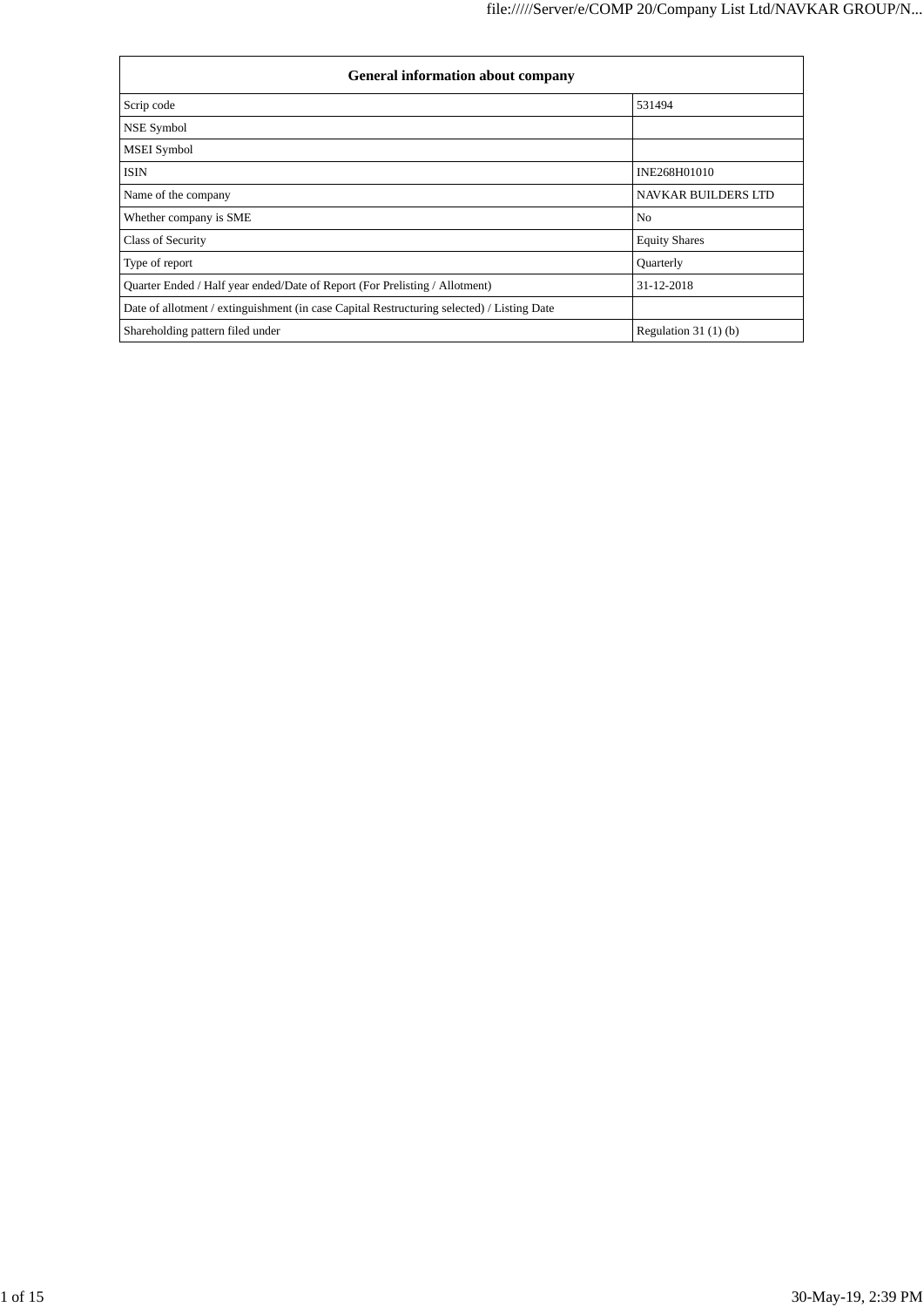|                | <b>Declaration</b>                                                                        |                |                                |                       |                            |  |  |  |  |  |
|----------------|-------------------------------------------------------------------------------------------|----------------|--------------------------------|-----------------------|----------------------------|--|--|--|--|--|
| Sr.<br>No.     | Particular                                                                                | Yes/No         | Promoter and<br>Promoter Group | Public<br>shareholder | Non Promoter-Non<br>Public |  |  |  |  |  |
|                | Whether the Listed Entity has issued any partly paid up<br>shares?                        | N <sub>0</sub> | N <sub>0</sub>                 | N <sub>0</sub>        | N <sub>o</sub>             |  |  |  |  |  |
| $\overline{c}$ | Whether the Listed Entity has issued any Convertible<br>Securities?                       | N <sub>o</sub> | N <sub>0</sub>                 | N <sub>0</sub>        | N <sub>0</sub>             |  |  |  |  |  |
| 3              | Whether the Listed Entity has issued any Warrants?                                        | <b>Yes</b>     | Yes                            | Yes                   | No.                        |  |  |  |  |  |
| 4              | Whether the Listed Entity has any shares against which<br>depository receipts are issued? | N <sub>o</sub> | N <sub>0</sub>                 | N <sub>0</sub>        | N <sub>0</sub>             |  |  |  |  |  |
| 5              | Whether the Listed Entity has any shares in locked-in?                                    | Yes            | Yes                            | Yes                   | No                         |  |  |  |  |  |
| 6              | Whether any shares held by promoters are pledge or<br>otherwise encumbered?               | N <sub>o</sub> | N <sub>0</sub>                 |                       |                            |  |  |  |  |  |
| 7              | Whether company has equity shares with differential<br>voting rights?                     | No.            | N <sub>0</sub>                 | N <sub>0</sub>        | N <sub>0</sub>             |  |  |  |  |  |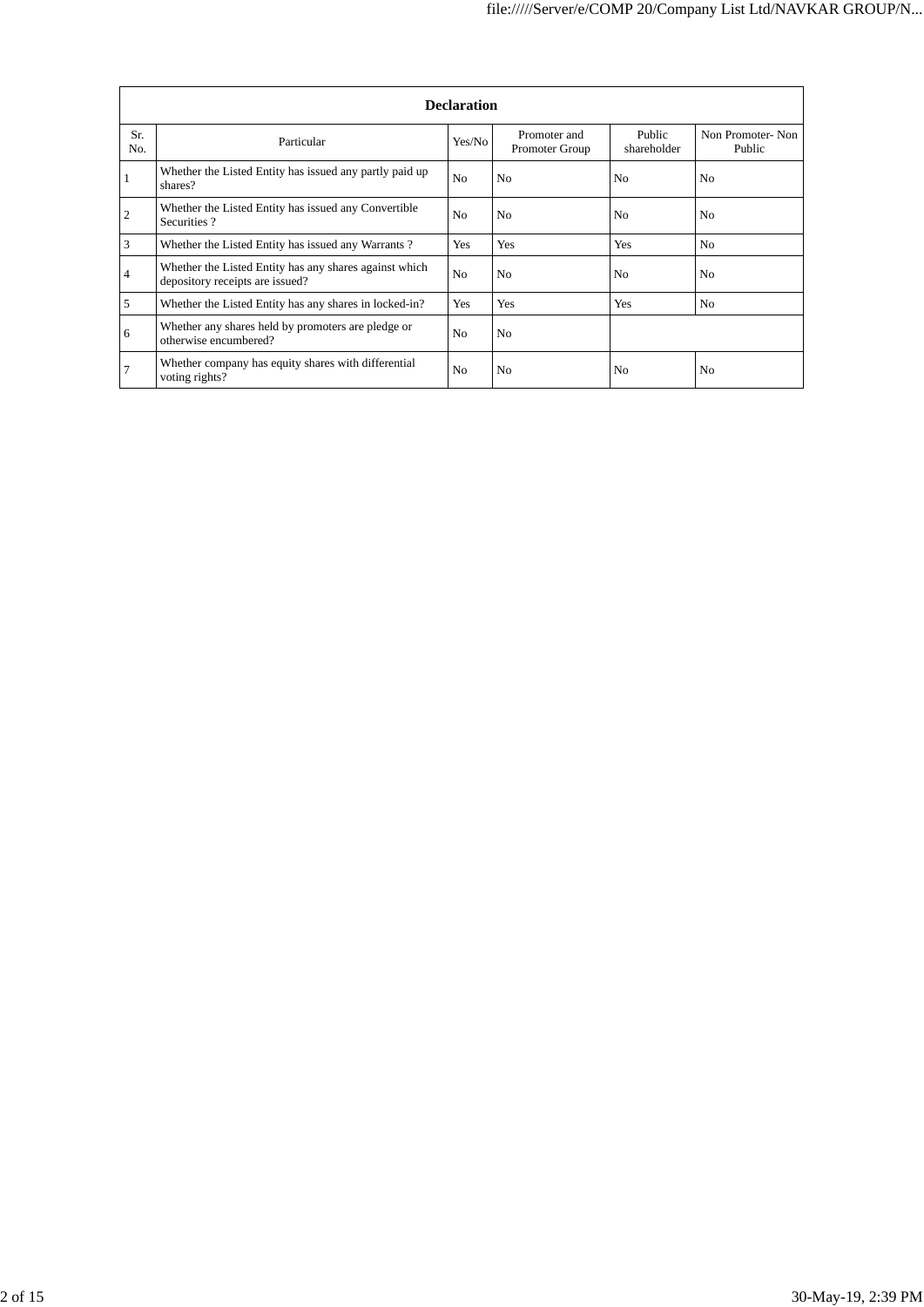|                         | Table I - Summary Statement holding of specified securities |                         |                         |                           |                          |                                  |                                                  |                                                                  |               |          |                     |
|-------------------------|-------------------------------------------------------------|-------------------------|-------------------------|---------------------------|--------------------------|----------------------------------|--------------------------------------------------|------------------------------------------------------------------|---------------|----------|---------------------|
| Category<br>(I)<br>(II) |                                                             |                         | No. of                  | No. Of<br>Partly<br>paid- | No. Of<br>shares         | Total nos.<br>shares held        | Shareholding as<br>a % of total no.<br>of shares | Number of Voting Rights held in each<br>class of securities (IX) |               |          |                     |
|                         | Category of<br>shareholder                                  | Nos. Of<br>shareholders | fully paid<br>up equity | up<br>equity              | underlying<br>Depository | $(VII) =$<br>$(IV)+(V)+$<br>(VI) | (calculated as<br>per SCRR,                      | No of Voting (XIV) Rights                                        |               |          | Total as a          |
|                         |                                                             | (III)                   | shares<br>held (IV)     | shares<br>held<br>(V)     | Receipts<br>(VI)         |                                  | 1957) (VIII) As<br>a % of<br>$(A+B+C2)$          | Class eg:<br>X                                                   | Class<br>eg:y | Total    | $%$ of<br>$(A+B+C)$ |
| (A)                     | Promoter &<br>Promoter<br>Group                             | $\overline{c}$          | 6970700                 |                           |                          | 6970700                          | 35.06                                            | 6970700                                                          |               | 6970700  | 35.06               |
| (B)                     | Public                                                      | 1797                    | 12913100                |                           |                          | 12913100                         | 64.94                                            | 12913200                                                         |               | 12913200 | 64.94               |
| (C)                     | <b>Non</b><br>Promoter-<br>Non Public                       |                         |                         |                           |                          |                                  |                                                  |                                                                  |               |          |                     |
| (C1)                    | <b>Shares</b><br>underlying<br><b>DRs</b>                   |                         |                         |                           |                          |                                  |                                                  |                                                                  |               |          |                     |
| (C2)                    | Shares held<br>by<br>Employee<br>Trusts                     |                         |                         |                           |                          |                                  |                                                  |                                                                  |               |          |                     |
|                         | Total                                                       | 1799                    | 19883800                |                           |                          | 19883800                         | 100                                              | 19883900                                                         |               | 19883900 | 100                 |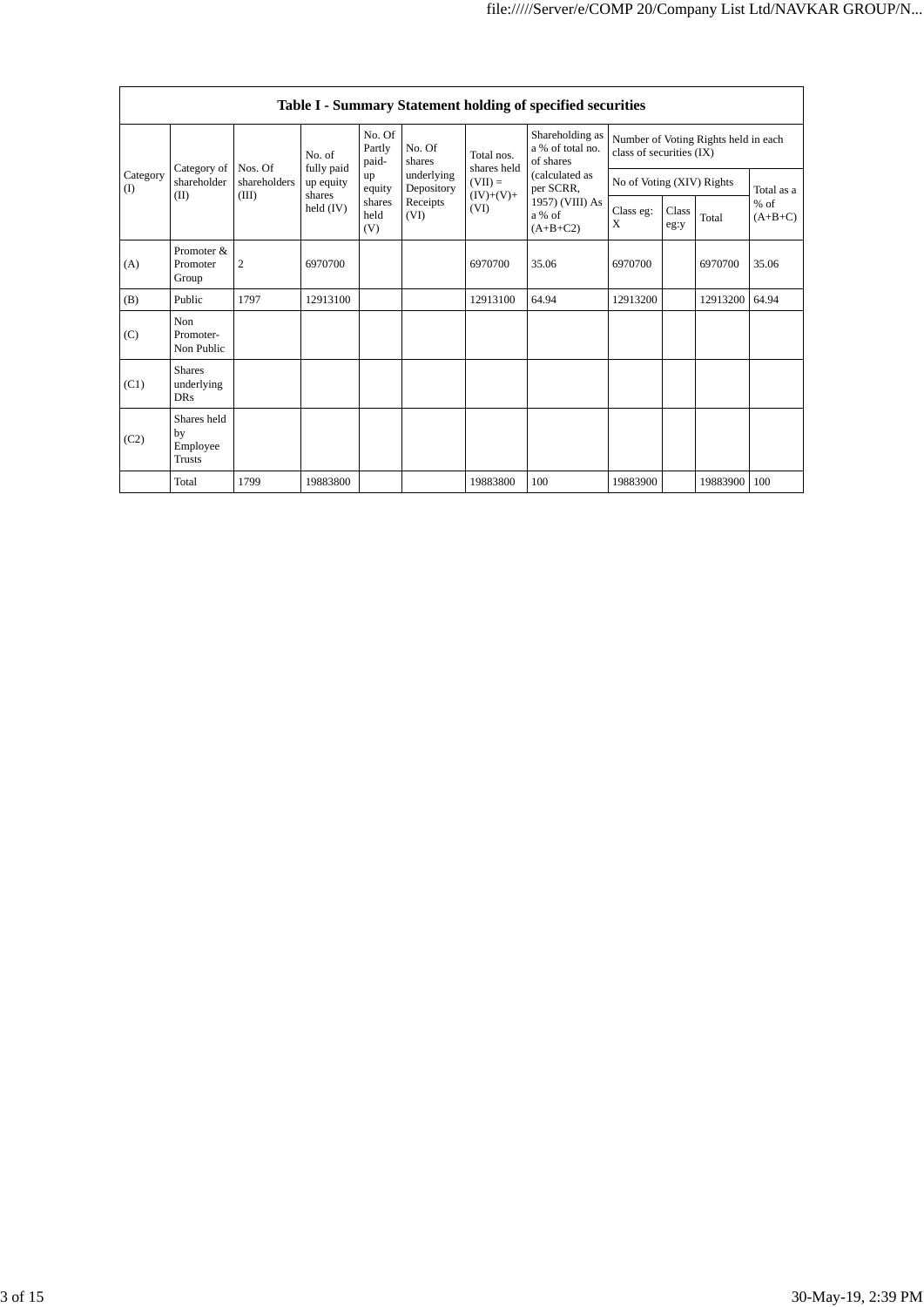|                 |                                                |                                                                                                                                                                         |                                                  |                                                                                            | Table I - Summary Statement holding of specified securities                               |                                                    |                  |                                                    |                                                    |                                                                       |
|-----------------|------------------------------------------------|-------------------------------------------------------------------------------------------------------------------------------------------------------------------------|--------------------------------------------------|--------------------------------------------------------------------------------------------|-------------------------------------------------------------------------------------------|----------------------------------------------------|------------------|----------------------------------------------------|----------------------------------------------------|-----------------------------------------------------------------------|
| Category<br>(I) | Category of<br>shareholder<br>(II)             | No. Of<br>No. of<br><b>Shares</b><br><b>Shares</b><br>Underlying<br>Underlying<br>Outstanding<br>Outstanding<br>convertible<br>Warrants<br>securities<br>$(X_i)$<br>(X) |                                                  | No. Of<br><b>Shares</b><br>Underlying<br>Outstanding<br>convertible                        | Shareholding,<br>as a % assuming<br>full conversion<br>of convertible<br>securities (as a | Number of<br>Locked in shares<br>(XII)             |                  | <b>Shares</b><br>(XIII)                            | Number of<br>pledged or<br>otherwise<br>encumbered | Number of<br>equity shares<br>held in<br>dematerialized<br>form (XIV) |
|                 |                                                |                                                                                                                                                                         | securities and<br>No. Of<br>Warrants (Xi)<br>(a) | percentage of<br>diluted share<br>capital) $(XI)$ =<br>$(VII)+(X)$ As a<br>% of $(A+B+C2)$ | No. (a)                                                                                   | As a %<br>of total<br><b>Shares</b><br>held<br>(b) | No.<br>(a)       | As a %<br>of total<br><b>Shares</b><br>held<br>(b) |                                                    |                                                                       |
| (A)             | Promoter &<br>Promoter<br>Group                |                                                                                                                                                                         | 379500                                           | 379500                                                                                     | 36.18                                                                                     | $\boldsymbol{0}$                                   | $\boldsymbol{0}$ |                                                    |                                                    | 6970700                                                               |
| (B)             | Public                                         |                                                                                                                                                                         | 50000                                            | 50000                                                                                      | 63.82                                                                                     | 2430500                                            | 18.82            |                                                    |                                                    | 12476900                                                              |
| (C)             | Non<br>Promoter-<br>Non Public                 |                                                                                                                                                                         |                                                  |                                                                                            |                                                                                           |                                                    |                  |                                                    |                                                    |                                                                       |
| (C1)            | <b>Shares</b><br>underlying<br><b>DRs</b>      |                                                                                                                                                                         |                                                  |                                                                                            |                                                                                           |                                                    |                  |                                                    |                                                    |                                                                       |
| (C2)            | Shares held<br>by<br>Employee<br><b>Trusts</b> |                                                                                                                                                                         |                                                  |                                                                                            |                                                                                           |                                                    |                  |                                                    |                                                    |                                                                       |
|                 | Total                                          |                                                                                                                                                                         | 429500                                           | 429500                                                                                     | 100                                                                                       | 2430500                                            | 12.22            |                                                    |                                                    | 19447600                                                              |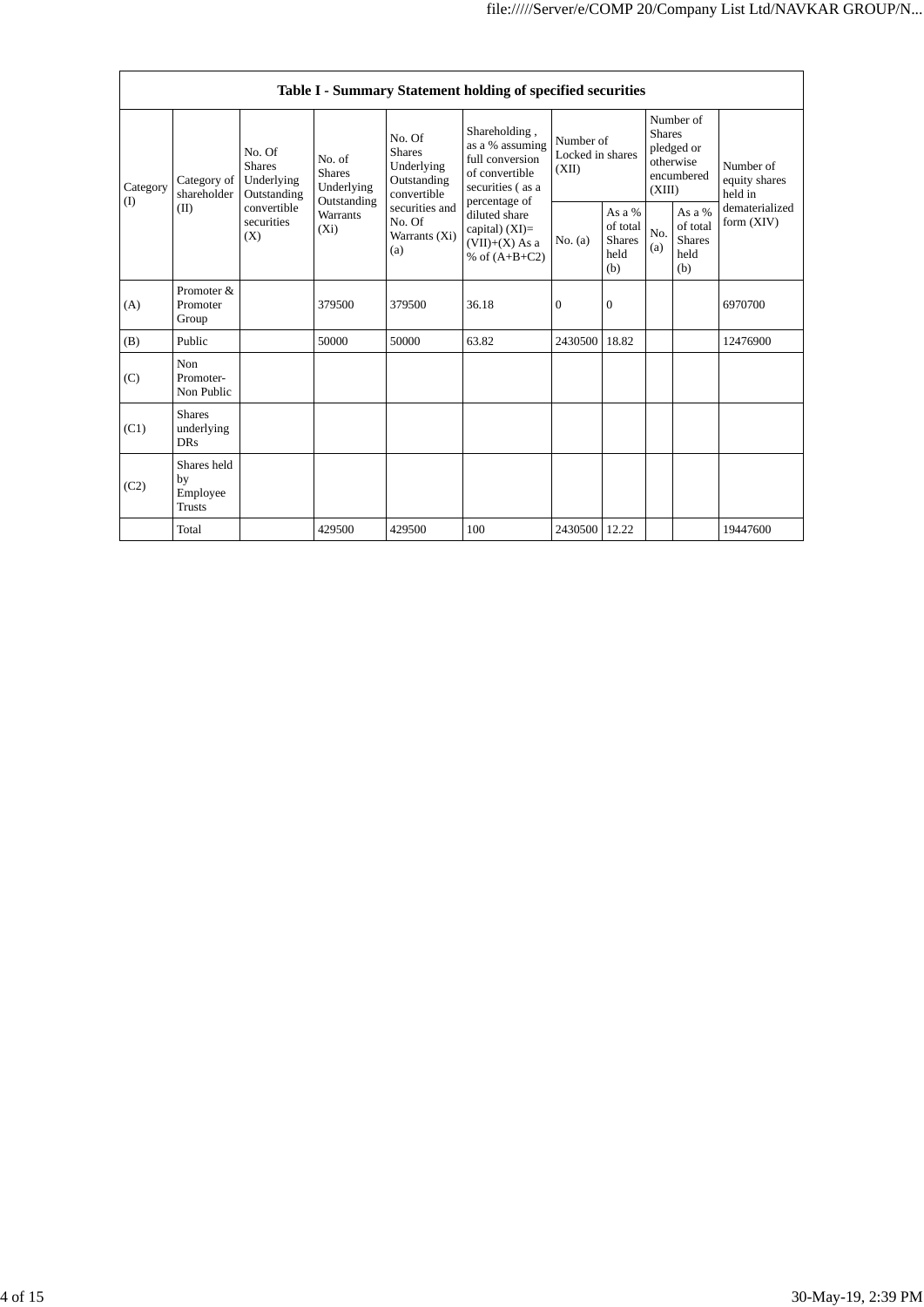|                                                                                                | Table II - Statement showing shareholding pattern of the Promoter and Promoter Group                                |                                  |                                             |                       |                          |                      |                                           |                               |               |                                 |                                 |
|------------------------------------------------------------------------------------------------|---------------------------------------------------------------------------------------------------------------------|----------------------------------|---------------------------------------------|-----------------------|--------------------------|----------------------|-------------------------------------------|-------------------------------|---------------|---------------------------------|---------------------------------|
|                                                                                                |                                                                                                                     |                                  | No. of<br>fully paid<br>up equity<br>shares | No.<br>Of<br>Partly   | No. Of<br>shares         | Total nos.<br>shares | Shareholding<br>as a % of<br>total no. of | each class of securities (IX) |               | Number of Voting Rights held in |                                 |
| Sr.                                                                                            | Category & Name<br>of the<br>Shareholders (I)                                                                       | Nos. Of<br>shareholders<br>(III) |                                             | paid-<br>up<br>equity | underlying<br>Depository | held (VII)<br>$=$    | shares<br>(calculated<br>as per SCRR,     | No of Voting (XIV) Rights     |               |                                 | Total<br>as a %                 |
|                                                                                                |                                                                                                                     |                                  | held $(IV)$                                 | shares<br>held<br>(V) | Receipts<br>(VI)         | $(IV)+(V)+$<br>(VI)  | 1957) (VIII)<br>As a % of<br>$(A+B+C2)$   | Class eg:<br>X                | Class<br>eg:y | Total                           | of<br>Total<br>Voting<br>rights |
| А                                                                                              | Table II - Statement showing shareholding pattern of the Promoter and Promoter Group                                |                                  |                                             |                       |                          |                      |                                           |                               |               |                                 |                                 |
| (1)                                                                                            | Indian                                                                                                              |                                  |                                             |                       |                          |                      |                                           |                               |               |                                 |                                 |
| (a)                                                                                            | Individuals/Hindu<br>undivided Family                                                                               | $\mathbf{1}$                     | 1161250                                     |                       |                          | 1161250              | 5.84                                      | 1161250                       |               | 1161250                         | 5.84                            |
| (d)                                                                                            | Any Other<br>(specify)                                                                                              | $\mathbf{1}$                     | 5809450                                     |                       |                          | 5809450              | 29.22                                     | 5809450                       |               | 5809450                         | 29.22                           |
| Sub-Total<br>(A)(1)                                                                            |                                                                                                                     | 2                                | 6970700                                     |                       |                          | 6970700              | 35.06                                     | 6970700                       |               | 6970700                         | 35.06                           |
| (2)                                                                                            | Foreign                                                                                                             |                                  |                                             |                       |                          |                      |                                           |                               |               |                                 |                                 |
| Total<br>Shareholding<br>of Promoter<br>and<br>Promoter<br>Group<br>$(A)= (A)$<br>$(1)+(A)(2)$ |                                                                                                                     | $\overline{2}$                   | 6970700                                     |                       |                          | 6970700              | 35.06                                     | 6970700                       |               | 6970700                         | 35.06                           |
| B                                                                                              | Table III - Statement showing shareholding pattern of the Public shareholder                                        |                                  |                                             |                       |                          |                      |                                           |                               |               |                                 |                                 |
| (1)                                                                                            | Institutions                                                                                                        |                                  |                                             |                       |                          |                      |                                           |                               |               |                                 |                                 |
| (3)                                                                                            | Non-institutions                                                                                                    |                                  |                                             |                       |                          |                      |                                           |                               |               |                                 |                                 |
| (a(i))                                                                                         | Individuals -<br>i.Individual<br>shareholders<br>holding nominal<br>share capital up to<br>Rs. 2 lakhs.             | 1670                             | 1472147                                     |                       |                          | 1472147              | 7.4                                       | 1472247                       |               | 1472247                         | 7.4                             |
| (a(ii))                                                                                        | Individuals - ii.<br>Individual<br>shareholders<br>holding nominal<br>share capital in<br>excess of Rs. 2<br>lakhs. | 43                               | 5864164                                     |                       |                          | 5864164              | 29.49                                     | 5864164                       |               | 5864164                         | 29.49                           |
| (e)                                                                                            | Any Other<br>(specify)                                                                                              | 84                               | 5576789                                     |                       |                          | 5576789              | 28.05                                     | 5576789                       |               | 5576789                         | 28.05                           |
| Sub-Total<br>(B)(3)                                                                            |                                                                                                                     | 1797                             | 12913100                                    |                       |                          | 12913100             | 64.94                                     | 12913200                      |               | 12913200                        | 64.94                           |
| <b>Total Public</b><br>Shareholding<br>$(B)= (B)$<br>$(1)+(B)$<br>$(2)+(B)(3)$                 |                                                                                                                     | 1797                             | 12913100                                    |                       |                          | 12913100             | 64.94                                     | 12913200                      |               | 12913200                        | 64.94                           |
| С                                                                                              | Table IV - Statement showing shareholding pattern of the Non Promoter- Non Public shareholder                       |                                  |                                             |                       |                          |                      |                                           |                               |               |                                 |                                 |
| Total (<br>$A+B+C2$ )                                                                          |                                                                                                                     | 1799                             | 19883800                                    |                       |                          | 19883800             | 100                                       | 19883900                      |               | 19883900                        | 100                             |
| Total<br>$(A+B+C)$                                                                             |                                                                                                                     | 1799                             | 19883800                                    |                       |                          | 19883800             | 100                                       | 19883900                      |               | 19883900                        | 100                             |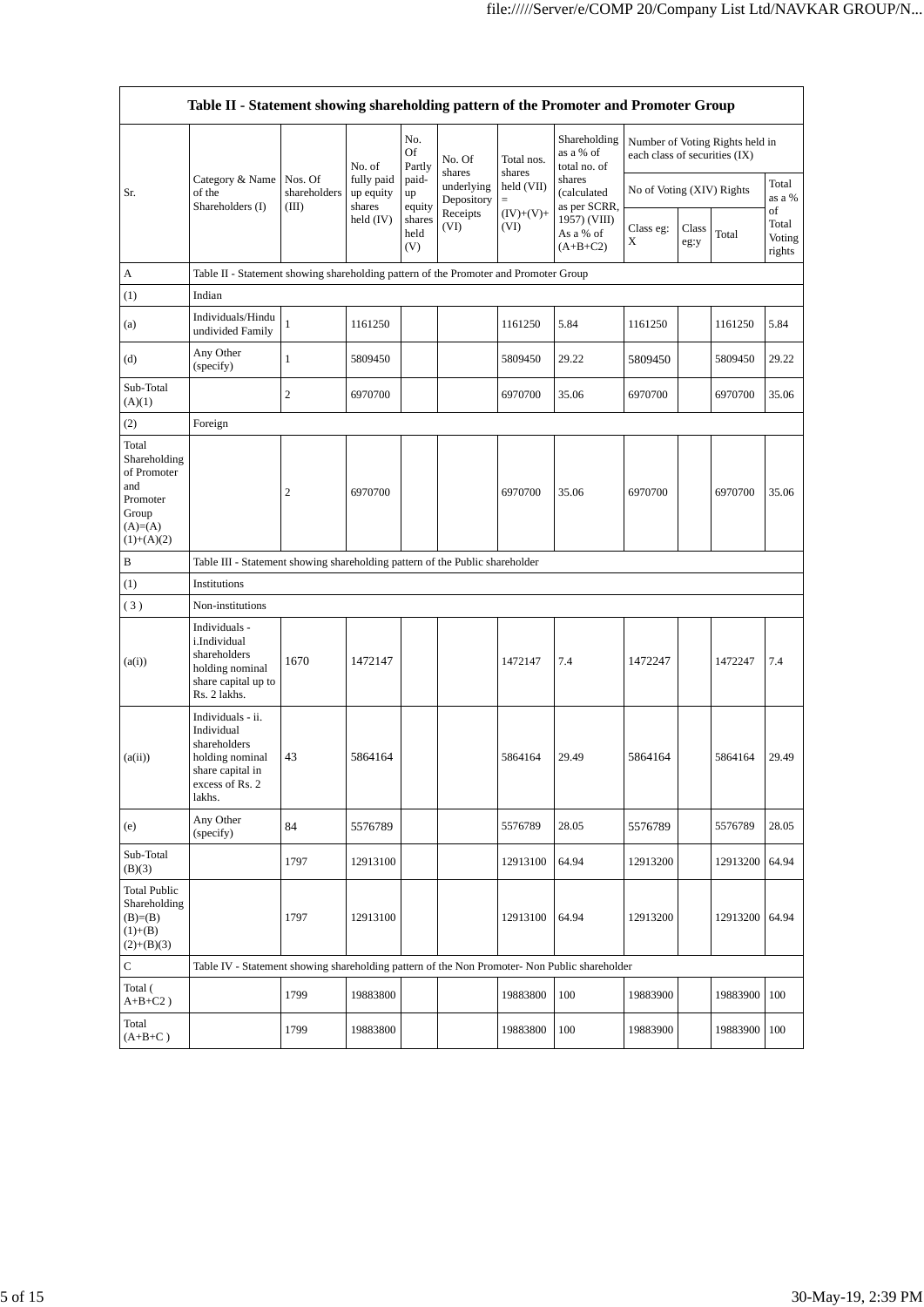| Table II - Statement showing shareholding pattern of the Promoter and Promoter Group    |                                                                               |                                                             |                                                                                                               |                                                                                                            |                                        |                                                    |                                                                               |                                                |                                       |
|-----------------------------------------------------------------------------------------|-------------------------------------------------------------------------------|-------------------------------------------------------------|---------------------------------------------------------------------------------------------------------------|------------------------------------------------------------------------------------------------------------|----------------------------------------|----------------------------------------------------|-------------------------------------------------------------------------------|------------------------------------------------|---------------------------------------|
| Sr.                                                                                     | No. Of Shares<br>Underlying<br>Outstanding<br>convertible<br>securities $(X)$ | No. of Shares<br>Underlying<br>Outstanding<br>Warrants (Xi) | No. Of Shares<br>Underlying<br>Outstanding<br>convertible<br>securities and<br>No. Of<br>Warrants (Xi)<br>(a) | Shareholding, as a<br>% assuming full<br>conversion of<br>convertible<br>securities (as a<br>percentage of | Number of<br>Locked in shares<br>(XII) |                                                    | Number of<br><b>Shares</b><br>pledged or<br>otherwise<br>encumbered<br>(XIII) |                                                | Number of<br>equity shares<br>held in |
|                                                                                         |                                                                               |                                                             |                                                                                                               | diluted share<br>capital) $(XI)$ =<br>$(VII)+(X)$ As a %<br>of $(A+B+C2)$                                  | No. (a)                                | As a %<br>of total<br><b>Shares</b><br>held<br>(b) | No.<br>(a)                                                                    | As a %<br>of total<br><b>Shares</b><br>held(b) | dematerialized<br>form (XIV)          |
| A                                                                                       |                                                                               |                                                             |                                                                                                               | Table II - Statement showing shareholding pattern of the Promoter and Promoter Group                       |                                        |                                                    |                                                                               |                                                |                                       |
| (1)                                                                                     | Indian                                                                        |                                                             |                                                                                                               |                                                                                                            |                                        |                                                    |                                                                               |                                                |                                       |
| (a)                                                                                     |                                                                               | $\overline{0}$                                              | $\overline{0}$                                                                                                | 5.72                                                                                                       | $\mathbf{0}$                           | $\overline{0}$                                     |                                                                               |                                                | 1161250                               |
| (d)                                                                                     |                                                                               | 379500                                                      | 379500                                                                                                        | 30.47                                                                                                      | $\overline{0}$                         | $\overline{0}$                                     |                                                                               |                                                | 5809450                               |
| Sub-Total<br>(A)(1)                                                                     |                                                                               | 379500                                                      | 379500                                                                                                        | 36.18                                                                                                      | $\boldsymbol{0}$                       | $\mathbf{0}$                                       |                                                                               |                                                | 6970700                               |
| (2)                                                                                     | Foreign                                                                       |                                                             |                                                                                                               |                                                                                                            |                                        |                                                    |                                                                               |                                                |                                       |
| Total<br>Shareholding<br>of Promoter<br>and Promoter<br>Group $(A)=(A)$<br>$(1)+(A)(2)$ |                                                                               | 379500                                                      | 379500                                                                                                        | 36.18                                                                                                      | $\mathbf{0}$                           | $\overline{0}$                                     |                                                                               |                                                | 6970700                               |
| B                                                                                       |                                                                               |                                                             |                                                                                                               | Table III - Statement showing shareholding pattern of the Public shareholder                               |                                        |                                                    |                                                                               |                                                |                                       |
| (1)                                                                                     | Institutions                                                                  |                                                             |                                                                                                               |                                                                                                            |                                        |                                                    |                                                                               |                                                |                                       |
| (3)                                                                                     | Non-institutions                                                              |                                                             |                                                                                                               |                                                                                                            |                                        |                                                    |                                                                               |                                                |                                       |
| (a(i))                                                                                  |                                                                               | $\boldsymbol{0}$                                            | $\theta$                                                                                                      | 7.25                                                                                                       | $\Omega$                               | $\Omega$                                           |                                                                               |                                                | 1210347                               |
| (a(ii))                                                                                 |                                                                               | 50000                                                       | 50000                                                                                                         | 29.11                                                                                                      | 2430500                                | 41.45                                              |                                                                               |                                                | 5690764                               |
| (e)                                                                                     |                                                                               | $\boldsymbol{0}$                                            | $\boldsymbol{0}$                                                                                              | 27.45                                                                                                      | $\overline{0}$                         | $\overline{0}$                                     |                                                                               |                                                | 5575789                               |
| Sub-Total<br>(B)(3)                                                                     |                                                                               | 50000                                                       | 50000                                                                                                         | 63.82                                                                                                      | 2430500                                | 18.82                                              |                                                                               |                                                | 12476900                              |
| <b>Total Public</b><br>Shareholding<br>$(B)=(B)(1)+(B)$<br>$(2)+(B)(3)$                 |                                                                               | 50000                                                       | 50000                                                                                                         | 63.82                                                                                                      | 2430500                                | 18.82                                              |                                                                               |                                                | 12476900                              |
| $\mathbf C$                                                                             |                                                                               |                                                             |                                                                                                               | Table IV - Statement showing shareholding pattern of the Non Promoter- Non Public shareholder              |                                        |                                                    |                                                                               |                                                |                                       |
| Total (<br>$A+B+C2$ )                                                                   |                                                                               | 429500                                                      | 429500                                                                                                        | 100                                                                                                        | 2430500                                | 12.22                                              |                                                                               |                                                | 19447600                              |
| Total $(A+B+C)$<br>$\mathcal{L}$                                                        |                                                                               | 429500                                                      | 429500                                                                                                        | 100                                                                                                        | 2430500 12.22                          |                                                    |                                                                               |                                                | 19447600                              |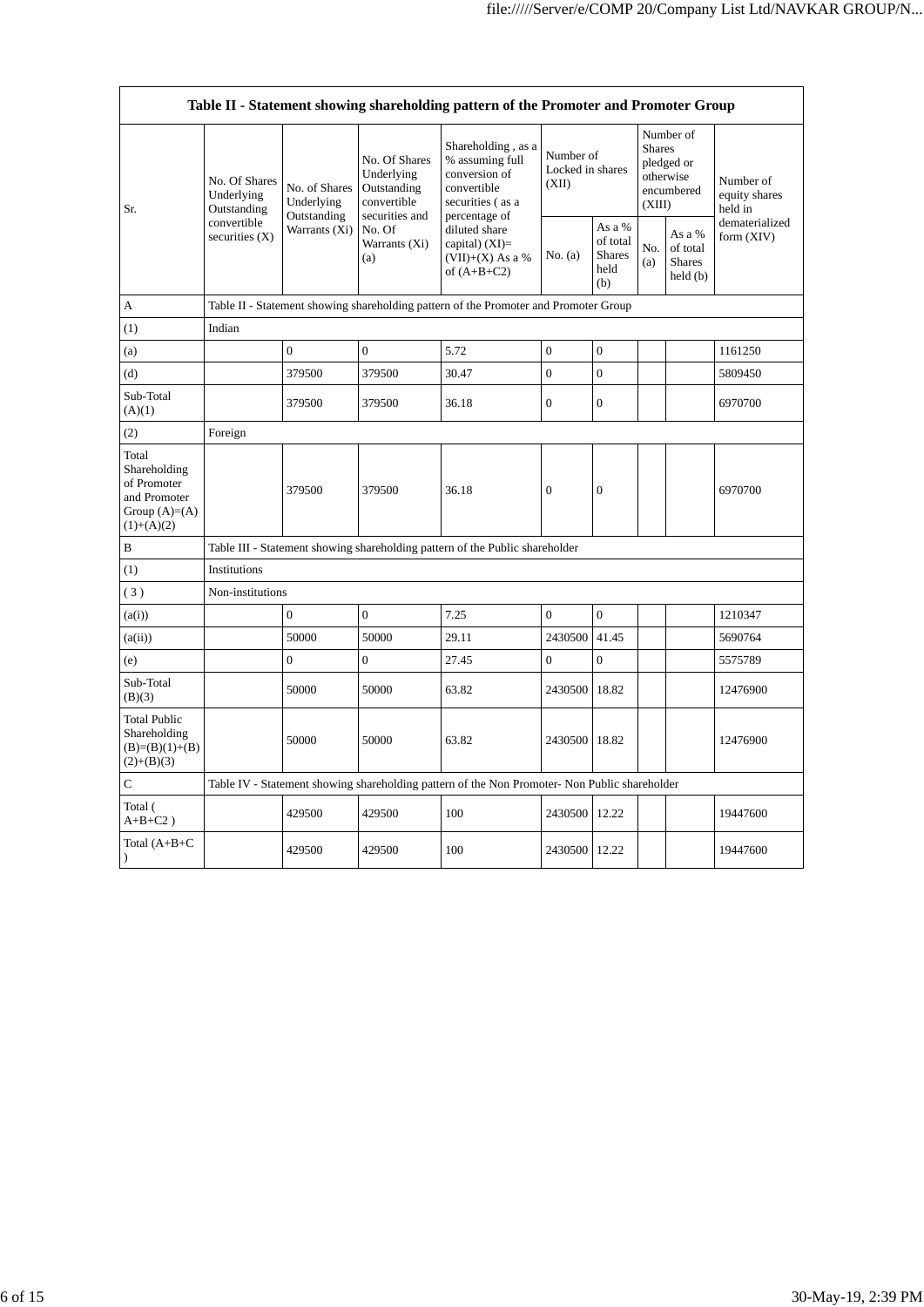| Individuals/Hindu undivided Family                                                                                                                                                       |                                                               |                       |  |  |  |  |  |  |
|------------------------------------------------------------------------------------------------------------------------------------------------------------------------------------------|---------------------------------------------------------------|-----------------------|--|--|--|--|--|--|
| Searial No.                                                                                                                                                                              | $\mathbf{1}$                                                  |                       |  |  |  |  |  |  |
| Name of the<br>Shareholders (I)                                                                                                                                                          | DAKSHESH RAMESHCHANDRA SHAH                                   | Click here to go back |  |  |  |  |  |  |
| PAN (II)                                                                                                                                                                                 | ACEPS7056G                                                    | Total                 |  |  |  |  |  |  |
| No. of fully paid<br>up equity shares<br>held (IV)                                                                                                                                       | 1161250                                                       | 1161250               |  |  |  |  |  |  |
| No. Of Partly paid-<br>up equity shares<br>held (V)                                                                                                                                      |                                                               |                       |  |  |  |  |  |  |
| No. Of shares<br>underlying<br>Depository<br>Receipts (VI)                                                                                                                               |                                                               |                       |  |  |  |  |  |  |
| Total nos. shares<br>$held (VII) =$<br>$(IV)+(V)+(VI)$                                                                                                                                   | 1161250                                                       | 1161250               |  |  |  |  |  |  |
| Shareholding as a<br>% of total no. of<br>shares (calculated<br>as per SCRR,<br>1957) (VIII) As a<br>% of $(A+B+C2)$                                                                     | 5.84                                                          | 5.84                  |  |  |  |  |  |  |
|                                                                                                                                                                                          | Number of Voting Rights held in each class of securities (IX) |                       |  |  |  |  |  |  |
| Class eg: $X$                                                                                                                                                                            | 1161250                                                       | 1161250               |  |  |  |  |  |  |
| Class eg:y                                                                                                                                                                               |                                                               |                       |  |  |  |  |  |  |
| Total                                                                                                                                                                                    | 1161250                                                       | 1161250               |  |  |  |  |  |  |
| Total as a % of<br><b>Total Voting rights</b>                                                                                                                                            | 5.84                                                          | 5.84                  |  |  |  |  |  |  |
| No. Of Shares<br>Underlying<br>Outstanding<br>convertible<br>securities $(X)$                                                                                                            |                                                               |                       |  |  |  |  |  |  |
| No. of Shares<br>Underlying<br>Outstanding<br>Warrants (Xi)                                                                                                                              | $\boldsymbol{0}$                                              | $\boldsymbol{0}$      |  |  |  |  |  |  |
| No. Of Shares<br>Underlying<br>Outstanding<br>convertible<br>securities and No.<br>Of Warrants (Xi)<br>(a)                                                                               | $\boldsymbol{0}$                                              | $\boldsymbol{0}$      |  |  |  |  |  |  |
| Shareholding, as a<br>% assuming full<br>conversion of<br>convertible<br>securities (as a<br>percentage of<br>diluted share<br>capital) (XI)=<br>$(VII)+(Xi)(a)$ As a<br>% of $(A+B+C2)$ | 5.72                                                          | 5.72                  |  |  |  |  |  |  |
| Number of Locked in shares (XII)                                                                                                                                                         |                                                               |                       |  |  |  |  |  |  |
| No. (a)                                                                                                                                                                                  | $\boldsymbol{0}$                                              | $\boldsymbol{0}$      |  |  |  |  |  |  |
| As a % of total<br>Shares held (b)                                                                                                                                                       | $\boldsymbol{0}$                                              | $\boldsymbol{0}$      |  |  |  |  |  |  |
|                                                                                                                                                                                          | Number of Shares pledged or otherwise encumbered (XIII)       |                       |  |  |  |  |  |  |
| No. $(a)$                                                                                                                                                                                |                                                               |                       |  |  |  |  |  |  |
| As a % of total<br>Shares held (b)                                                                                                                                                       |                                                               |                       |  |  |  |  |  |  |
| Number of equity<br>shares held in<br>dematerialized<br>form (XIV)                                                                                                                       | 1161250                                                       | 1161250               |  |  |  |  |  |  |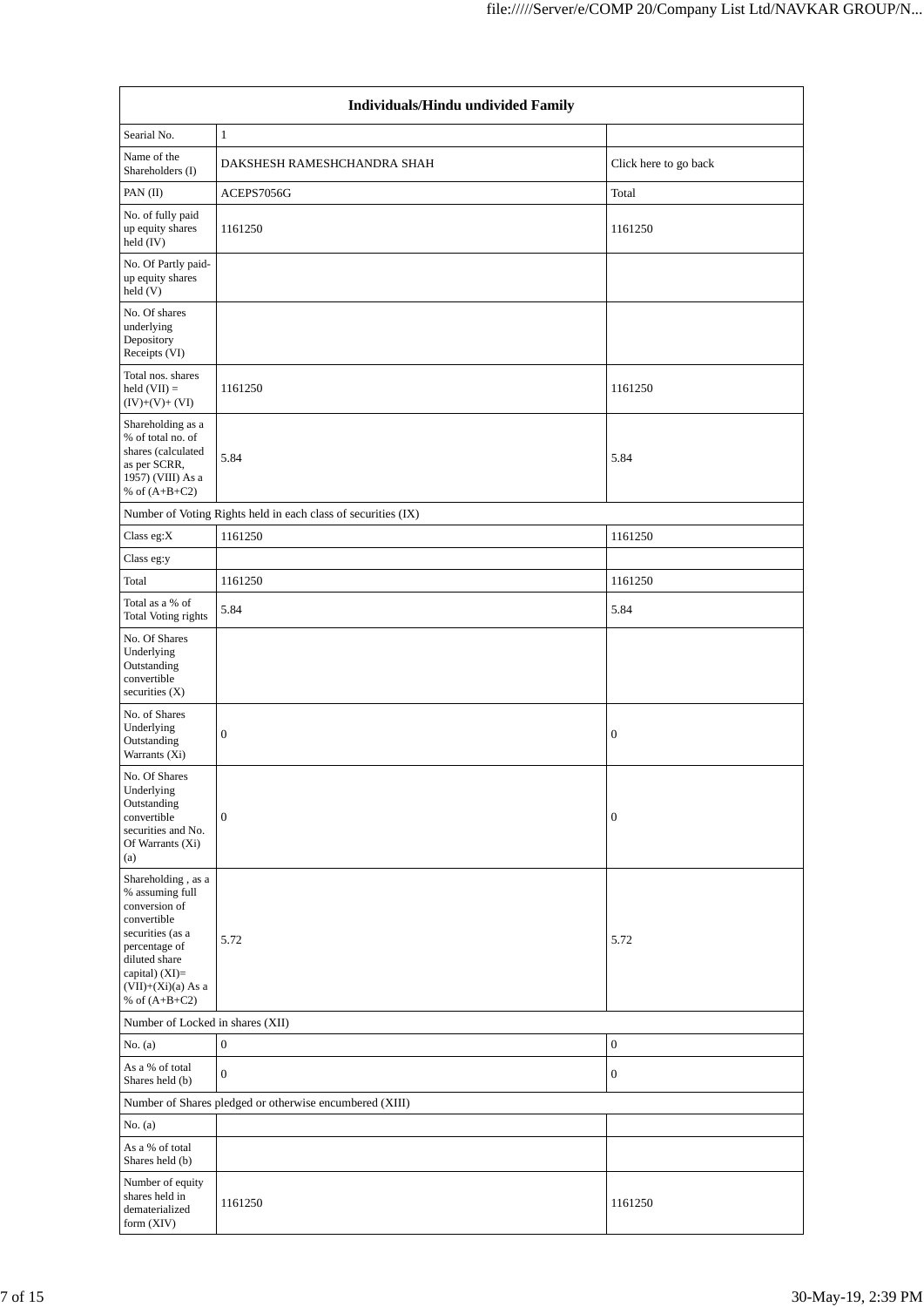| Reason for not providing PAN    |          |  |  |  |  |  |  |
|---------------------------------|----------|--|--|--|--|--|--|
| Reason for not<br>providing PAN |          |  |  |  |  |  |  |
| Shareholder type                | Promoter |  |  |  |  |  |  |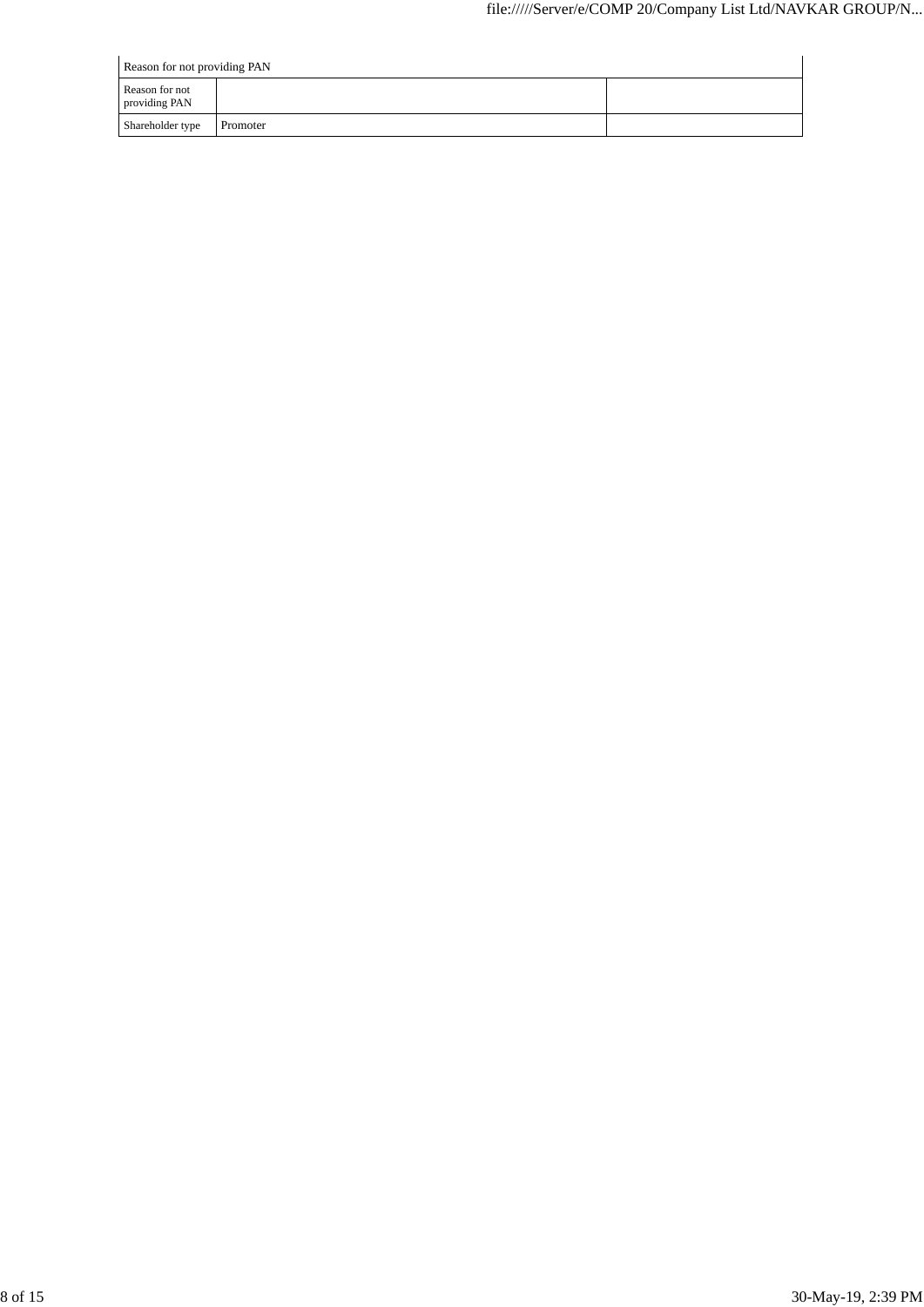|                                                                                                                                                                                      | Any Other (specify)                                           |                       |  |  |  |  |  |  |  |
|--------------------------------------------------------------------------------------------------------------------------------------------------------------------------------------|---------------------------------------------------------------|-----------------------|--|--|--|--|--|--|--|
| Searial No.                                                                                                                                                                          | $\mathbf{1}$                                                  |                       |  |  |  |  |  |  |  |
| Category                                                                                                                                                                             | <b>Bodies Corporate</b>                                       | Click here to go back |  |  |  |  |  |  |  |
| Name of the<br>Shareholders (I)                                                                                                                                                      | NAVKAR FISCAL SERVICES PVT LTD.                               |                       |  |  |  |  |  |  |  |
| PAN (II)                                                                                                                                                                             | AAACN7212Q                                                    | Total                 |  |  |  |  |  |  |  |
| No. of the                                                                                                                                                                           | $\mathbf{1}$                                                  | $\mathbf{1}$          |  |  |  |  |  |  |  |
| Shareholders (I)                                                                                                                                                                     |                                                               |                       |  |  |  |  |  |  |  |
| No. of fully paid<br>up equity shares<br>held (IV)                                                                                                                                   | 5809450                                                       | 5809450               |  |  |  |  |  |  |  |
| No. Of Partly paid-<br>up equity shares<br>held (V)                                                                                                                                  |                                                               |                       |  |  |  |  |  |  |  |
| No. Of shares<br>underlying<br>Depository<br>Receipts (VI)                                                                                                                           |                                                               |                       |  |  |  |  |  |  |  |
| Total nos. shares<br>$held (VII) =$<br>$(IV)+(V)+(VI)$                                                                                                                               | 5809450                                                       | 5809450               |  |  |  |  |  |  |  |
| Shareholding as a<br>% of total no. of<br>shares (calculated<br>as per SCRR,<br>1957) (VIII) As a<br>% of $(A+B+C2)$                                                                 | 29.22                                                         | 29.22                 |  |  |  |  |  |  |  |
|                                                                                                                                                                                      | Number of Voting Rights held in each class of securities (IX) |                       |  |  |  |  |  |  |  |
| Class eg: X                                                                                                                                                                          | 5809450                                                       | 5809450               |  |  |  |  |  |  |  |
| Class eg:y                                                                                                                                                                           |                                                               |                       |  |  |  |  |  |  |  |
| Total                                                                                                                                                                                | 5809450                                                       | 5809450               |  |  |  |  |  |  |  |
| Total as a % of<br>Total Voting rights                                                                                                                                               | 29.22                                                         | 29.22                 |  |  |  |  |  |  |  |
| No. Of Shares<br>Underlying<br>Outstanding<br>convertible<br>securities $(X)$                                                                                                        |                                                               |                       |  |  |  |  |  |  |  |
| No. of Shares<br>Underlying<br>Outstanding<br>Warrants (Xi)                                                                                                                          | 379500                                                        | 379500                |  |  |  |  |  |  |  |
| No. Of Shares<br>Underlying<br>Outstanding<br>convertible<br>securities and No.<br>Of Warrants (Xi)<br>(a)                                                                           | 379500                                                        | 379500                |  |  |  |  |  |  |  |
| Shareholding, as a<br>% assuming full<br>conversion of<br>convertible<br>securities (as a<br>percentage of<br>diluted share<br>capital) (XI)=<br>$(VII)+(X)$ As a %<br>of $(A+B+C2)$ | 30.47                                                         | 30.47                 |  |  |  |  |  |  |  |
|                                                                                                                                                                                      | Number of Locked in shares (XII)                              |                       |  |  |  |  |  |  |  |
| No. $(a)$                                                                                                                                                                            | $\boldsymbol{0}$                                              | $\boldsymbol{0}$      |  |  |  |  |  |  |  |
| As a % of total<br>Shares held (b)                                                                                                                                                   | $\boldsymbol{0}$                                              | $\boldsymbol{0}$      |  |  |  |  |  |  |  |
|                                                                                                                                                                                      | Number of Shares pledged or otherwise encumbered (XIII)       |                       |  |  |  |  |  |  |  |
| No. (a)                                                                                                                                                                              |                                                               |                       |  |  |  |  |  |  |  |
| As a % of total<br>Shares held (b)                                                                                                                                                   |                                                               |                       |  |  |  |  |  |  |  |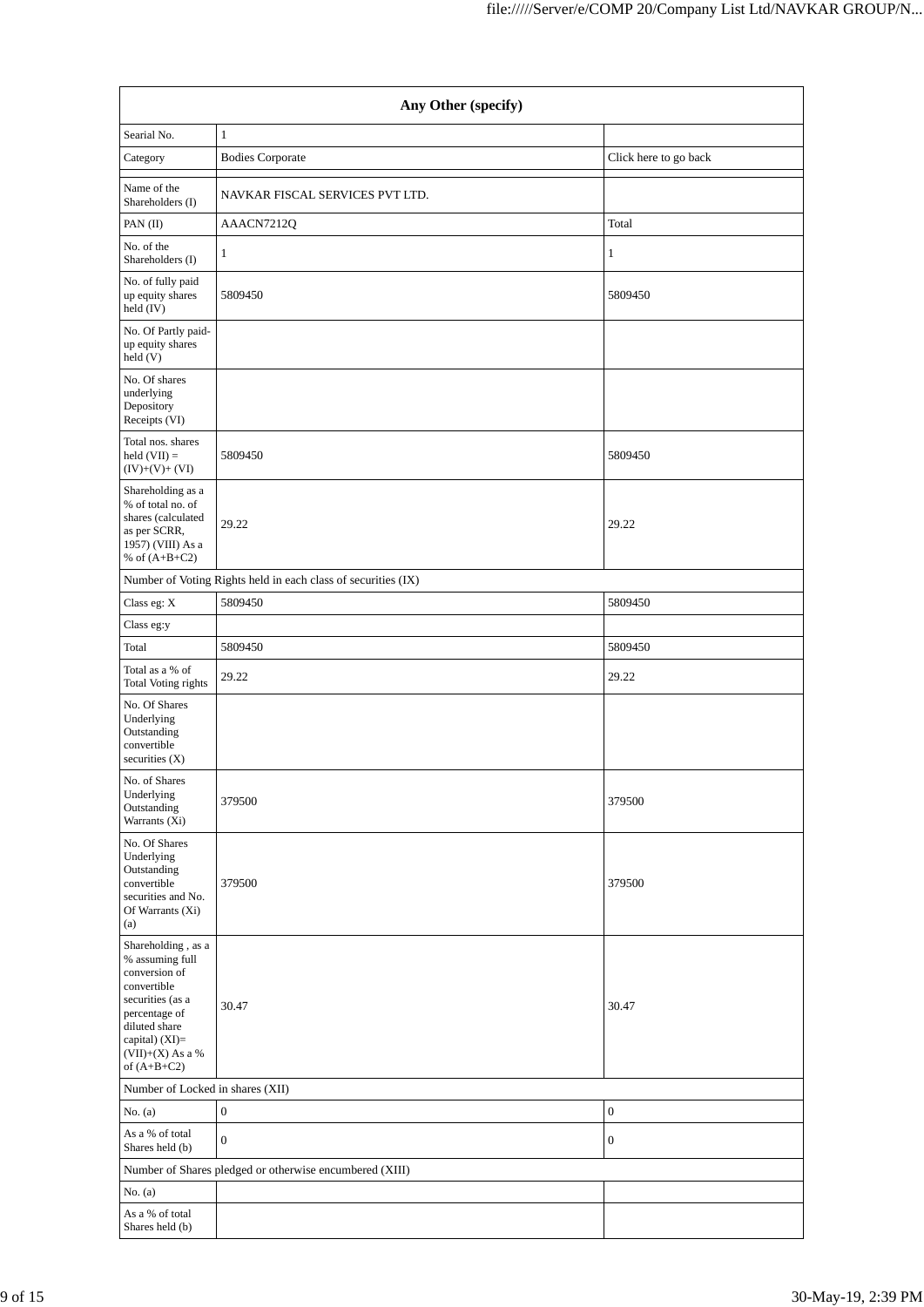| Number of equity<br>shares held in<br>dematerialized<br>form $(XIV)$ | 5809450        | 5809450 |  |  |  |  |  |
|----------------------------------------------------------------------|----------------|---------|--|--|--|--|--|
| Reason for not providing PAN                                         |                |         |  |  |  |  |  |
| Reason for not<br>providing PAN                                      |                |         |  |  |  |  |  |
| Shareholder type                                                     | Promoter Group |         |  |  |  |  |  |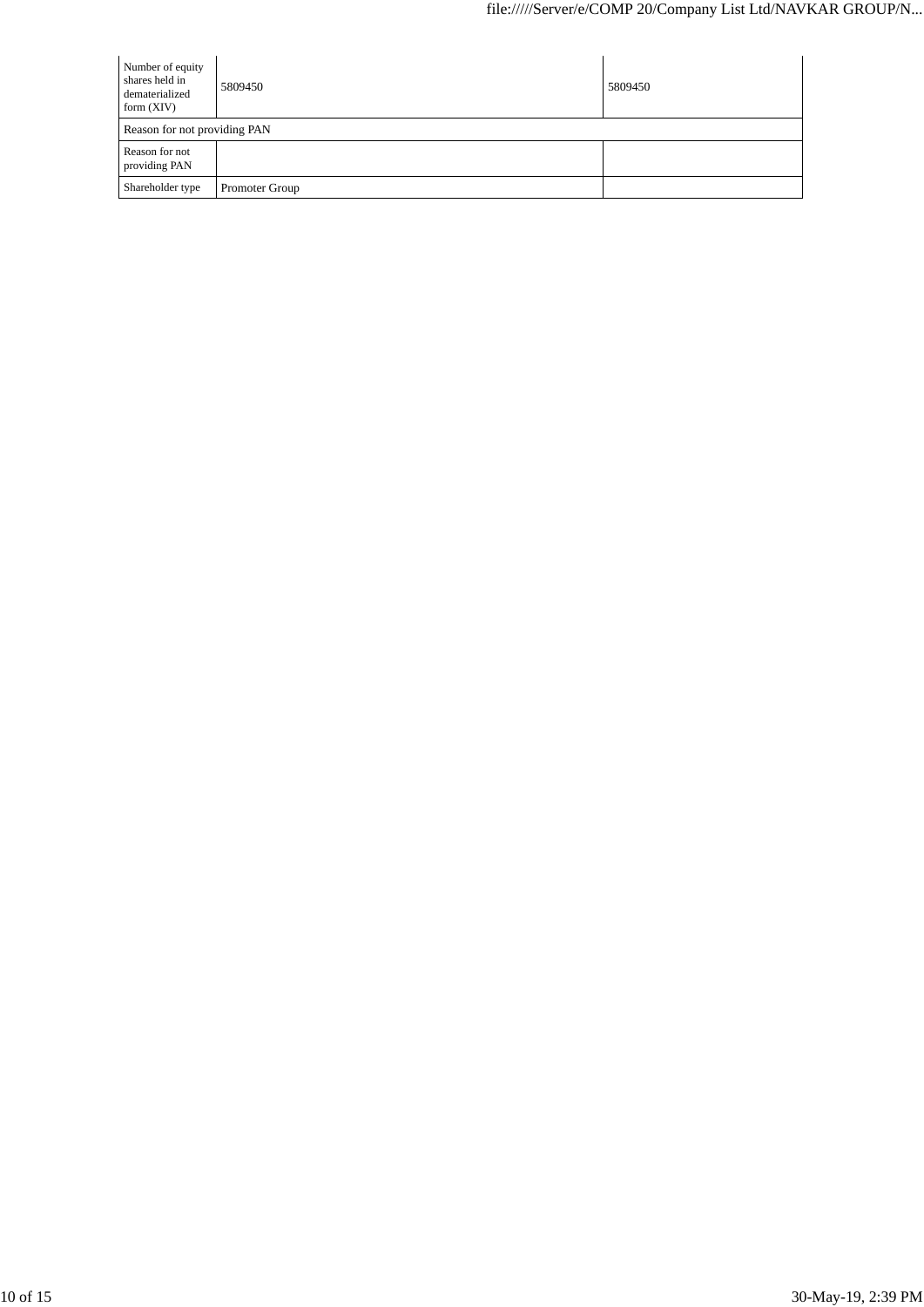|                                                                                                                                                                                        |                                   | Individuals - ii. Individual shareholders holding nominal share capital in excess of Rs. 2 lakhs. |                                                  |                               |                                               |                                            |                                            |
|----------------------------------------------------------------------------------------------------------------------------------------------------------------------------------------|-----------------------------------|---------------------------------------------------------------------------------------------------|--------------------------------------------------|-------------------------------|-----------------------------------------------|--------------------------------------------|--------------------------------------------|
| Searial No.                                                                                                                                                                            | $\mathbf{1}$                      | $\overline{c}$                                                                                    | 3                                                | $\overline{4}$                | 5                                             | 6                                          | $\tau$                                     |
| Name of the<br>Shareholders (I)                                                                                                                                                        | <b>KETAN J.</b><br><b>RUKHANA</b> | <b>AYAN</b><br>SHIRISHBHAI<br>SHAH                                                                | <b>SHIVANI</b><br><b>KETAN</b><br><b>RUKHANA</b> | YOGESH<br>BIHARILAL<br>PARIKH | <b>VINI</b><br><b>HARSH</b><br><b>RUKHANA</b> | <b>SHRIPAL</b><br>DALICHAND<br><b>SHAH</b> | ASHOKKUMAR<br>HAKAMCHAND<br><b>MIGLANI</b> |
| PAN (II)                                                                                                                                                                               | AAAPR7140N                        | ADAPS6911P                                                                                        | AGZPR9429D                                       | AQPPP7044L                    | AJBPR8474R                                    | AGGPS7983L                                 | ABSPM6773F                                 |
| No. of fully paid<br>up equity shares<br>held (IV)                                                                                                                                     | 384000                            | 250994                                                                                            | 384000                                           | 925000                        | 384000                                        | 200000                                     | 325000                                     |
| No. Of Partly paid-<br>up equity shares<br>held (V)                                                                                                                                    |                                   |                                                                                                   |                                                  |                               |                                               |                                            |                                            |
| No. Of shares<br>underlying<br>Depository<br>Receipts (VI)                                                                                                                             |                                   |                                                                                                   |                                                  |                               |                                               |                                            |                                            |
| Total nos. shares<br>held $(VII) =$<br>$(IV)+(V)+(VI)$                                                                                                                                 | 384000                            | 250994                                                                                            | 384000                                           | 925000                        | 384000                                        | 200000                                     | 325000                                     |
| Shareholding as a<br>% of total no. of<br>shares (calculated<br>as per SCRR,<br>1957) (VIII) As a<br>% of $(A+B+C2)$                                                                   | 1.93                              | 1.26                                                                                              | 1.93                                             | 4.65                          | 1.93                                          | 1.01                                       | 1.63                                       |
| Number of Voting Rights held in each class of securities (IX)                                                                                                                          |                                   |                                                                                                   |                                                  |                               |                                               |                                            |                                            |
| Class eg: $X$                                                                                                                                                                          | 384000                            | 250994                                                                                            | 384000                                           | 925000                        | 384000                                        | 200000                                     | 325000                                     |
| Class eg:y                                                                                                                                                                             |                                   |                                                                                                   |                                                  |                               |                                               |                                            |                                            |
| Total                                                                                                                                                                                  | 384000                            | 250994                                                                                            | 384000                                           | 925000                        | 384000                                        | 200000                                     | 325000                                     |
| Total as a % of<br>Total Voting rights                                                                                                                                                 | 1.93                              | 1.26                                                                                              | 1.93                                             | 4.65                          | 1.93                                          | 1.01                                       | 1.63                                       |
| No. Of Shares<br>Underlying<br>Outstanding<br>convertible<br>securities $(X)$                                                                                                          |                                   |                                                                                                   |                                                  |                               |                                               |                                            |                                            |
| No. of Shares<br>Underlying<br>Outstanding<br>Warrants (Xi)                                                                                                                            | $\boldsymbol{0}$                  | $\boldsymbol{0}$                                                                                  | $\boldsymbol{0}$                                 | $\boldsymbol{0}$              | $\boldsymbol{0}$                              | $\boldsymbol{0}$                           | $\boldsymbol{0}$                           |
| No. Of Shares<br>Underlying<br>Outstanding<br>convertible<br>securities and No.<br>Of Warrants (Xi)<br>(a)                                                                             | $\boldsymbol{0}$                  | $\boldsymbol{0}$                                                                                  | $\boldsymbol{0}$                                 | $\boldsymbol{0}$              | $\boldsymbol{0}$                              | $\boldsymbol{0}$                           | 0                                          |
| Shareholding, as a<br>% assuming full<br>conversion of<br>convertible<br>securities (as a<br>percentage of<br>diluted share<br>capital) $(XI)=$<br>$(VII)+(X)$ As a %<br>of $(A+B+C2)$ | 1.89                              | 1.24                                                                                              | 1.89                                             | 4.55                          | 1.89                                          | 0.98                                       | 1.6                                        |
| Number of Locked in shares (XII)                                                                                                                                                       |                                   |                                                                                                   |                                                  |                               |                                               |                                            |                                            |
| No. (a)                                                                                                                                                                                | 384000                            | $\boldsymbol{0}$                                                                                  | 384000                                           | $\boldsymbol{0}$              | 384000                                        | 200000                                     | $\boldsymbol{0}$                           |
| As a % of total<br>Shares held (b)                                                                                                                                                     | 100                               | $\boldsymbol{0}$                                                                                  | 100                                              | $\boldsymbol{0}$              | 100                                           | 100                                        | $\overline{0}$                             |
| Number of equity<br>shares held in<br>dematerialized<br>form $(XIV)$                                                                                                                   | 384000                            | 250994                                                                                            | 384000                                           | 925000                        | 384000                                        | 200000                                     | 325000                                     |
| Reason for not providing PAN                                                                                                                                                           |                                   |                                                                                                   |                                                  |                               |                                               |                                            |                                            |
| Reason for not<br>providing PAN                                                                                                                                                        |                                   |                                                                                                   |                                                  |                               |                                               |                                            |                                            |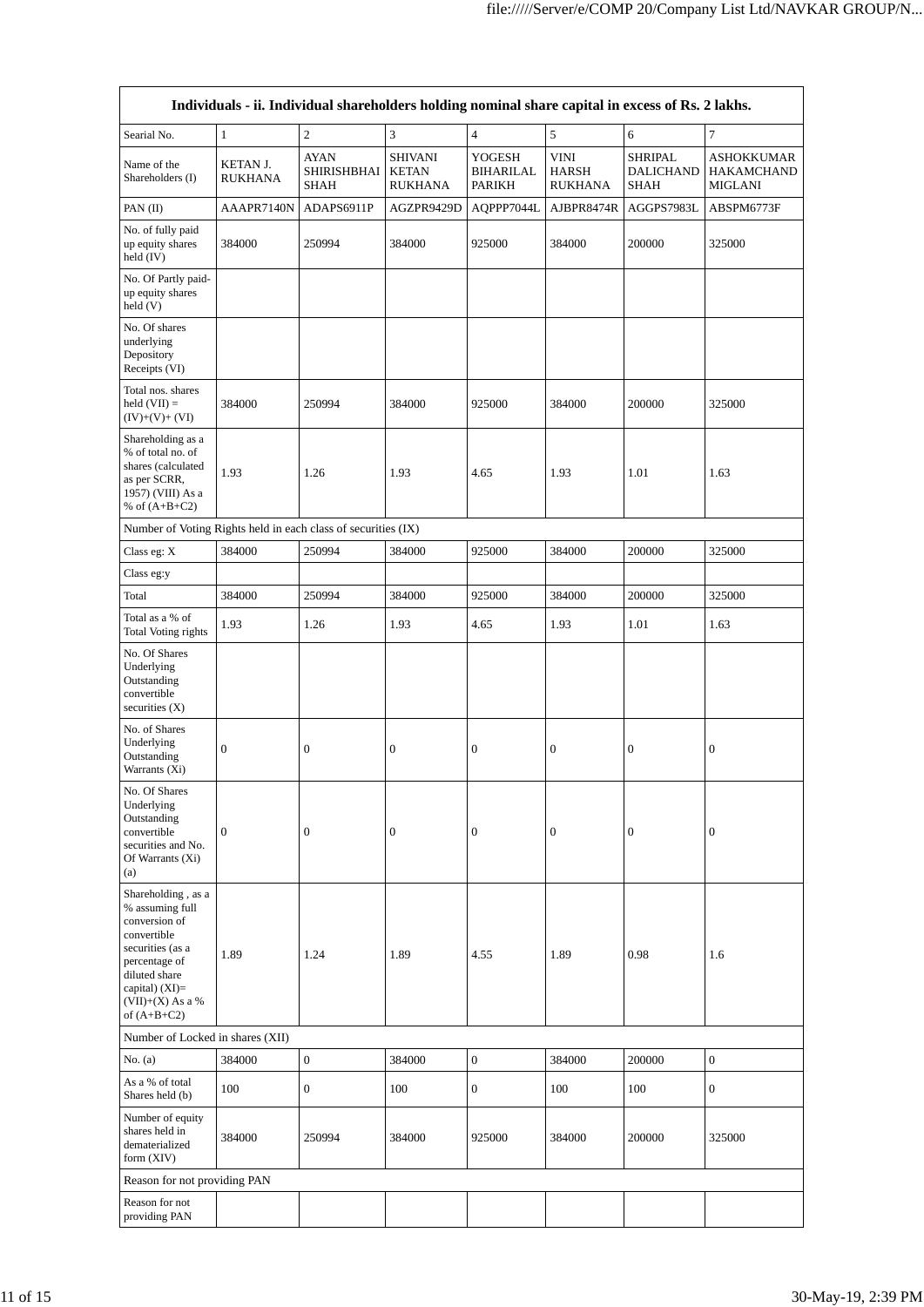|                                                                                                                                                                                        |                                                               |                                      | Individuals - ii. Individual shareholders holding nominal share capital in excess of Rs. 2 lakhs. |                          |
|----------------------------------------------------------------------------------------------------------------------------------------------------------------------------------------|---------------------------------------------------------------|--------------------------------------|---------------------------------------------------------------------------------------------------|--------------------------|
| Searial No.                                                                                                                                                                            | $\,$ 8 $\,$                                                   | $\overline{9}$                       | 10                                                                                                |                          |
| Name of the<br>Shareholders (I)                                                                                                                                                        | HARSHA K.<br><b>RUKHANA</b>                                   | <b>HARSH KETAN</b><br><b>RUKHANA</b> | RENUBALA ASHOKKUMAR<br><b>MIGLANI</b>                                                             | Click here to go<br>back |
| PAN (II)                                                                                                                                                                               | AAAPR8925M                                                    | AADPR5894C                           | ABOPM4380J                                                                                        | Total                    |
| No. of fully paid<br>up equity shares<br>held $(IV)$                                                                                                                                   | 384000                                                        | 384000                               | 325000                                                                                            | 3945994                  |
| No. Of Partly paid-<br>up equity shares<br>held (V)                                                                                                                                    |                                                               |                                      |                                                                                                   |                          |
| No. Of shares<br>underlying<br>Depository<br>Receipts (VI)                                                                                                                             |                                                               |                                      |                                                                                                   |                          |
| Total nos. shares<br>$held (VII) =$<br>$(IV)+(V)+(VI)$                                                                                                                                 | 384000                                                        | 384000                               | 325000                                                                                            | 3945994                  |
| Shareholding as a<br>% of total no. of<br>shares (calculated<br>as per SCRR,<br>1957) (VIII) As a<br>% of $(A+B+C2)$                                                                   | 1.93                                                          | 1.93                                 | 1.63                                                                                              | 19.85                    |
|                                                                                                                                                                                        | Number of Voting Rights held in each class of securities (IX) |                                      |                                                                                                   |                          |
| Class eg: X                                                                                                                                                                            | 384000                                                        | 384000                               | 325000                                                                                            | 3945994                  |
| Class eg:y                                                                                                                                                                             |                                                               |                                      |                                                                                                   |                          |
| Total                                                                                                                                                                                  | 384000                                                        | 384000                               | 325000                                                                                            | 3945994                  |
| Total as a % of<br><b>Total Voting rights</b>                                                                                                                                          | 1.93                                                          | 1.93                                 | 1.63                                                                                              | 19.85                    |
| No. Of Shares<br>Underlying<br>Outstanding<br>convertible<br>securities $(X)$                                                                                                          |                                                               |                                      |                                                                                                   |                          |
| No. of Shares<br>Underlying<br>Outstanding<br>Warrants (Xi)                                                                                                                            | $\boldsymbol{0}$                                              | $\boldsymbol{0}$                     | $\boldsymbol{0}$                                                                                  | $\boldsymbol{0}$         |
| No. Of Shares<br>Underlying<br>Outstanding<br>convertible<br>securities and No.<br>Of Warrants (Xi)<br>(a)                                                                             | $\boldsymbol{0}$                                              | $\boldsymbol{0}$                     | $\boldsymbol{0}$                                                                                  | $\boldsymbol{0}$         |
| Shareholding, as a<br>% assuming full<br>conversion of<br>convertible<br>securities (as a<br>percentage of<br>diluted share<br>capital) $(XI)=$<br>$(VII)+(X)$ As a %<br>of $(A+B+C2)$ | 1.89                                                          | 1.89                                 | 1.6                                                                                               | 19.43                    |
| Number of Locked in shares (XII)                                                                                                                                                       |                                                               |                                      |                                                                                                   |                          |
| No. $(a)$                                                                                                                                                                              | 384000                                                        | 384000                               | $\boldsymbol{0}$                                                                                  | 2120000                  |
| As a % of total<br>Shares held (b)                                                                                                                                                     | 100                                                           | 100                                  | $\boldsymbol{0}$                                                                                  | 53.73                    |
| Number of equity<br>shares held in<br>dematerialized<br>form (XIV)                                                                                                                     | 384000                                                        | 384000                               | 325000                                                                                            | 3945994                  |
| Reason for not providing PAN                                                                                                                                                           |                                                               |                                      |                                                                                                   |                          |
| Reason for not<br>providing PAN                                                                                                                                                        |                                                               |                                      |                                                                                                   |                          |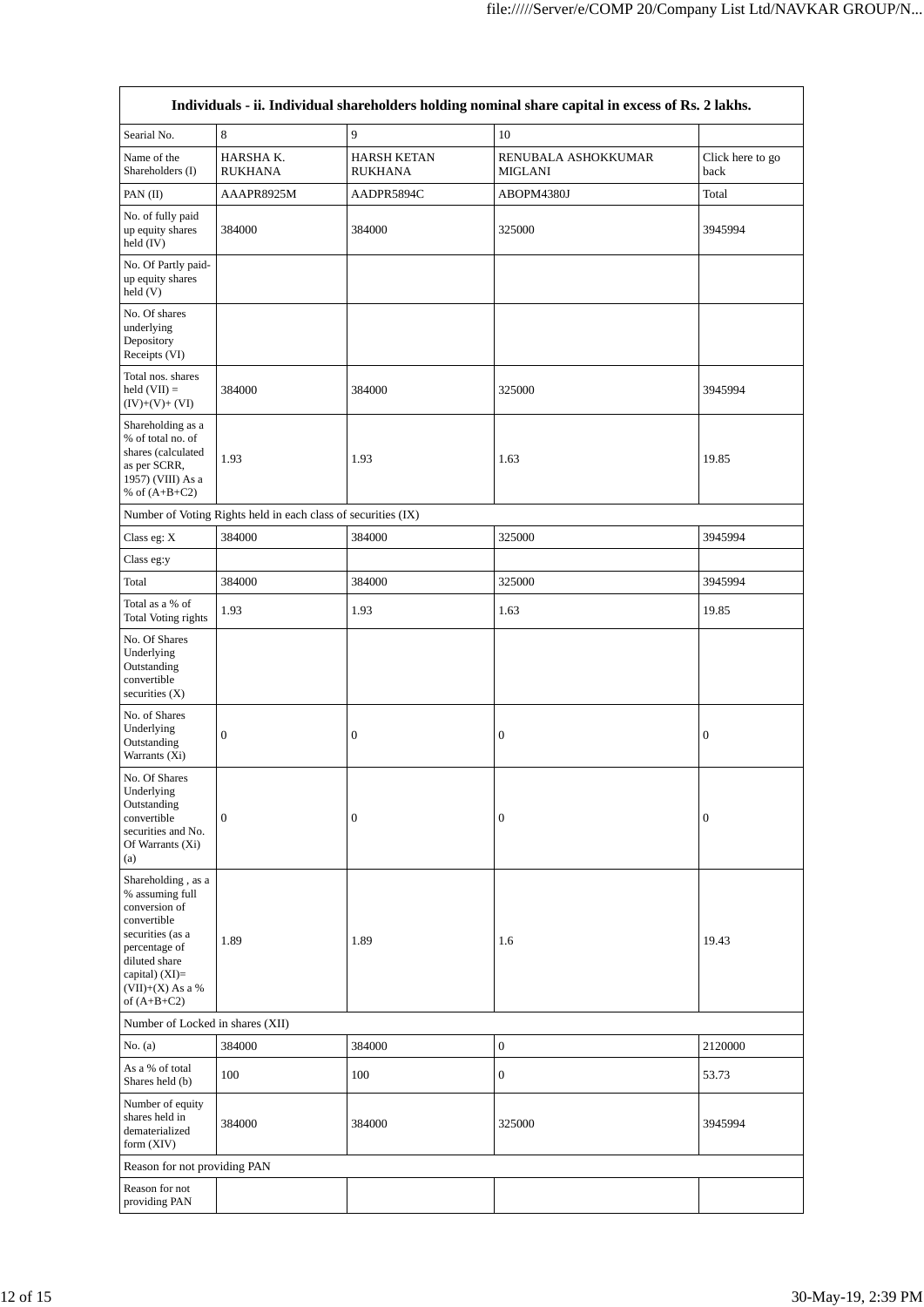| Any Other (specify)                                                                                                                                                                  |                            |                                           |                                                                  |                  |                              |                          |  |  |  |  |
|--------------------------------------------------------------------------------------------------------------------------------------------------------------------------------------|----------------------------|-------------------------------------------|------------------------------------------------------------------|------------------|------------------------------|--------------------------|--|--|--|--|
| Searial No.                                                                                                                                                                          | $\mathbf{1}$               | $\overline{2}$                            | 3                                                                | $\overline{4}$   | 5                            |                          |  |  |  |  |
| Category                                                                                                                                                                             | <b>Bodies</b><br>Corporate | <b>Bodies Corporate</b>                   | <b>Bodies Corporate</b>                                          | <b>HUF</b>       | Non-Resident<br>Indian (NRI) |                          |  |  |  |  |
| Category / More<br>than 1 percentage                                                                                                                                                 | Category                   | More than 1 percentage<br>of shareholding | More than 1 percentage of<br>shareholding                        | Category         | Category                     |                          |  |  |  |  |
| Name of the<br>Shareholders (I)                                                                                                                                                      |                            | <b>EFFICENT TIE-UP</b><br>PRIVATE LIMITED | <b>SHITALNATH</b><br><b>CONSULTANT PRIVATE</b><br><b>LIMITED</b> |                  |                              | Click here to<br>go back |  |  |  |  |
| PAN (II)                                                                                                                                                                             |                            | AACCE8022D                                | AAUCS2248D                                                       |                  |                              | Total                    |  |  |  |  |
| No. of the<br>Shareholders (I)                                                                                                                                                       | 51                         | $\mathbf{1}$                              | $\mathbf{1}$                                                     | 31               | $\overline{c}$               | 84                       |  |  |  |  |
| No. of fully paid<br>up equity shares<br>held (IV)                                                                                                                                   | 4638872                    | 3925000                                   | 438300                                                           | 85467            | 852450                       | 5576789                  |  |  |  |  |
| No. Of Partly paid-<br>up equity shares<br>held (V)                                                                                                                                  |                            |                                           |                                                                  |                  |                              |                          |  |  |  |  |
| No. Of shares<br>underlying<br>Depository<br>Receipts (VI)                                                                                                                           |                            |                                           |                                                                  |                  |                              |                          |  |  |  |  |
| Total nos. shares<br>$held (VII) =$<br>$(IV)+(V)+(VI)$                                                                                                                               | 4638872                    | 3925000                                   | 438300                                                           | 85467            | 852450                       | 5576789                  |  |  |  |  |
| Shareholding as a<br>% of total no. of<br>shares (calculated<br>as per SCRR,<br>1957) (VIII) As a<br>% of $(A+B+C2)$                                                                 | 23.33                      | 19.74                                     | 2.2                                                              | 0.43             | 4.29                         | 28.05                    |  |  |  |  |
| Number of Voting Rights held in each class of securities (IX)                                                                                                                        |                            |                                           |                                                                  |                  |                              |                          |  |  |  |  |
| Class eg: X                                                                                                                                                                          | 4638872                    | 3925000                                   | 438300                                                           | 85467            | 852450                       | 5576789                  |  |  |  |  |
| Class eg:y                                                                                                                                                                           |                            |                                           |                                                                  |                  |                              |                          |  |  |  |  |
| Total                                                                                                                                                                                | 4638872                    | 3925000                                   | 438300                                                           | 85467            | 852450                       | 5576789                  |  |  |  |  |
| Total as a % of<br><b>Total Voting rights</b>                                                                                                                                        | 23.33                      | 19.74                                     | 2.2                                                              | 0.43             | 4.29                         | 28.05                    |  |  |  |  |
| No. Of Shares<br>Underlying<br>Outstanding<br>convertible<br>securities (X)                                                                                                          |                            |                                           |                                                                  |                  |                              |                          |  |  |  |  |
| No. of Shares<br>Underlying<br>Outstanding<br>Warrants (Xi)                                                                                                                          | $\boldsymbol{0}$           | $\mathbf{0}$                              | 0                                                                | $\mathbf{0}$     | $\boldsymbol{0}$             | $\boldsymbol{0}$         |  |  |  |  |
| No. Of Shares<br>Underlying<br>Outstanding<br>convertible<br>securities and No.<br>Of Warrants (Xi)<br>(a)                                                                           | $\boldsymbol{0}$           | $\boldsymbol{0}$                          | 0                                                                | $\boldsymbol{0}$ | 0                            | 0                        |  |  |  |  |
| Shareholding, as a<br>% assuming full<br>conversion of<br>convertible<br>securities (as a<br>percentage of<br>diluted share<br>capital) (XI)=<br>$(VII)+(X)$ As a %<br>of $(A+B+C2)$ | 22.84                      | 19.32                                     | 2.16                                                             | 0.42             | 4.2                          | 27.46                    |  |  |  |  |
| Number of Locked in shares (XII)                                                                                                                                                     |                            |                                           |                                                                  |                  |                              |                          |  |  |  |  |
| No. $(a)$                                                                                                                                                                            | $\boldsymbol{0}$           | $\boldsymbol{0}$                          | $\boldsymbol{0}$                                                 | $\mathbf{0}$     | $\boldsymbol{0}$             | $\boldsymbol{0}$         |  |  |  |  |
| As a % of total<br>Shares held (b)                                                                                                                                                   | $\boldsymbol{0}$           | $\boldsymbol{0}$                          | $\boldsymbol{0}$                                                 | $\boldsymbol{0}$ | $\boldsymbol{0}$             | $\boldsymbol{0}$         |  |  |  |  |